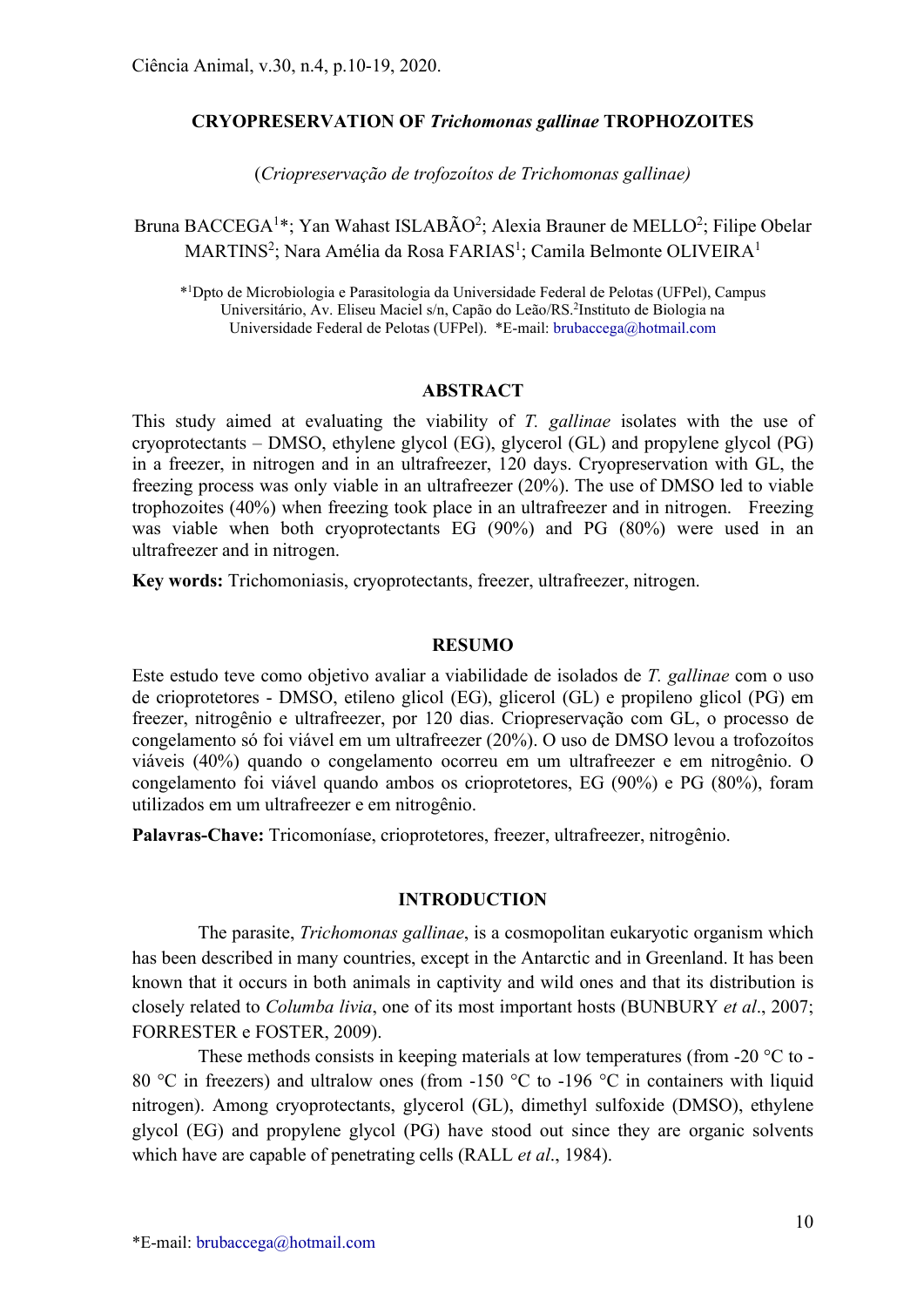In order to preserve *T. gallinae* isolates viable for a long period of time in a laboratory, this study evaluated the viability of T. gallinae isolates after cryopreservation processes with DMSO, EG, GL and PG in a freezer (-20 ºC), in nitrogen(-196 ºC) and in an ultrafreezer (-96 ºC), for 120 days.

## MATERIAL AND METHODS

## Trichomonas gallinae

This study used samples of T. gallinae which were isolated from naturally infected common pigeons (C. livia). It was approved by the Animal Ethics Committee at the Universidade Federal de Pelotas, located in Pelotas/RS, Brazil, on may 7th, 2018 (n°.  $23110.012860/2018-81$ ) and by SISBIO on February  $2<sup>nd</sup>$ , 2018 (n<sup>o</sup>. 61235-1). Samples were collected with the use of oral swabs and placed on trypticase-yeast extract-maltose (TYM) medium Diamond (1957).

## Viability of trophozoites

In order to carry out the test, cultures that had 95% viability and density of  $1x10<sup>5</sup>$ trophozoites/mL were used in supplemented TYM medium. Trophozoites were obtained by centrifugation at 1500 rpm for 10 minutes.

### Cryopreservation

Cryoprotectants DMSO, EG, PG and GL were used at 10% concentration (CASTRO et al., 2011; DUMAS, 1974; FERREIRA et al., 2015; LUMSDEN et al., 1966). The experiment was conducted in 10 cryotubes and transparent sterile pallets (0.5 ml) for every cryoprotectant. Aliquots of trophozoites and cryoprotectants were placed in cryotubes, which were kept in a freezer (-20 ºC) and in an ultrafreezer (-80 ºC). In nitrogen freezing, cryogenic tubes and pallets were used in four different protocols: (A) Direct freezing in nitrogen in pallets, (B) Previous freezing in liquid vapor at -45 ºC for 10 minutes and, then, in nitrogen in cryotubes, (C) Freezing in a freezer at -20 °C for 24 h and, then, in liquid nitrogen at -196 ºC, in cryotubes, and (D) Slow freezing at -4 ºC for 5 minutes, followed by freezing at -45 ºC for 45 minutes and cryopreservation in liquid nitrogen at -196 ºC in cryotubes.

Readings were carried out on the  $2<sup>th</sup>$ ,  $15<sup>th</sup>$ ,  $30<sup>th</sup>$ ,  $60<sup>th</sup>$  and  $120<sup>th</sup>$  days when cryotubes (n=2) and pallets were removed from all freezing methods (freezer, ultrafreezer and nitrogen) at determined periods of time.

The first evaluation of freezing viability (after 48 h) was conducted after thawing in warm water (25 °C) of two cryotubes/pallets of every cryoprotectant (n=48).

In order to evaluate trophozoite viability throughout the experiment,  $10 \mu L$  of the content of every cryotube was placed on slides, which were observed by an optical microscope (40x magnification) after thawing with the use of Trypan Blue (0.4%) dye exclusion (1:1) to verify protozoan motility.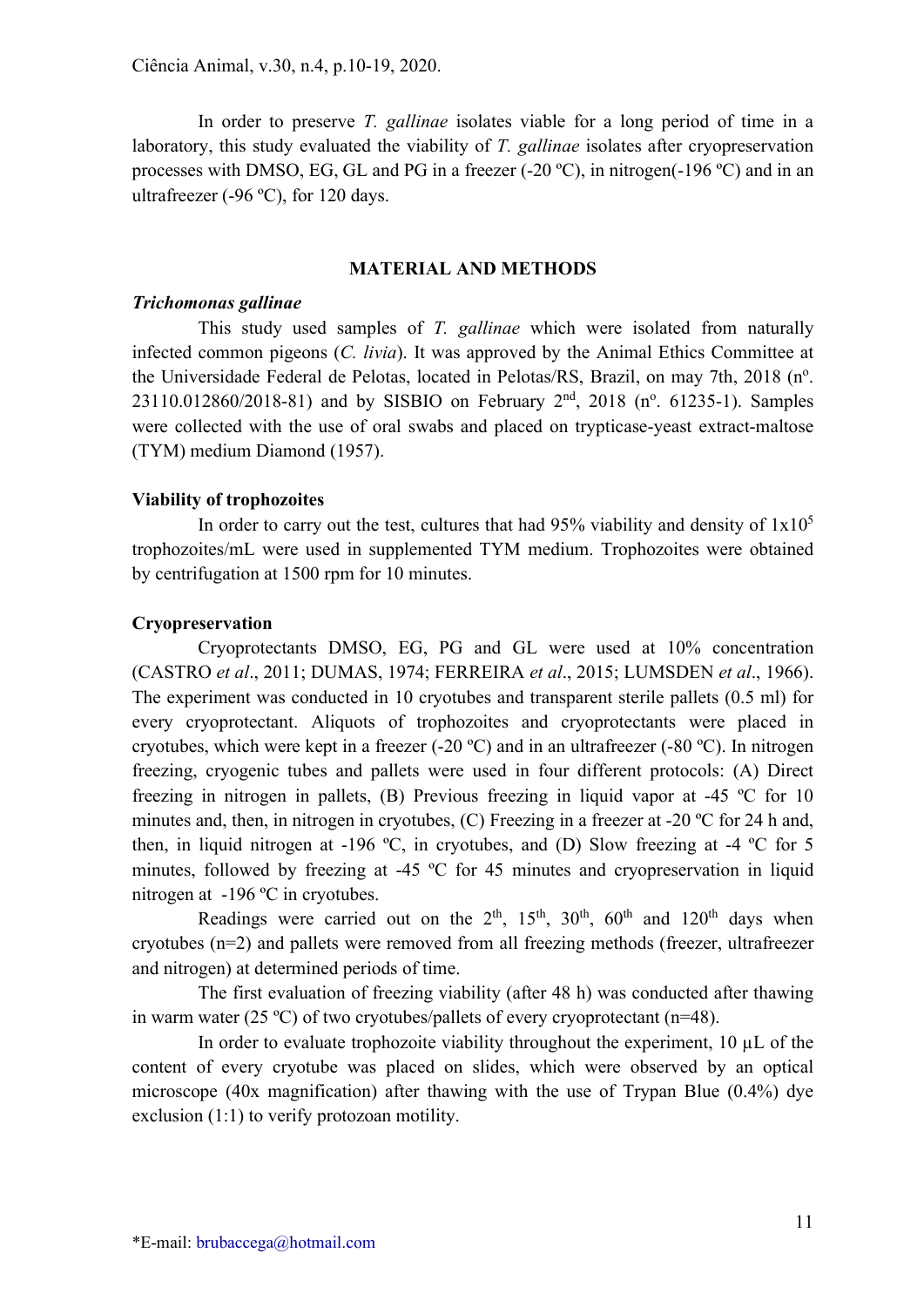After this process, a 100mL aliquot was replicated in TYM broth at 37 ºC in aerobiosis for 48h so that viability could be observed by trophozoite multiplication at the four different reading periods.

### Statistical analyze

Statistical analysis was performed by univariate analysis of variance (ANOVA), followed by the Tukey Test (GraphPad Prism 8.0 Software).

#### RESULTS AND DICUSSION

Abreu and Tutunji (2004) stated that preservation processes to be used for microorganisms have been routine in the development of researches. Some species of parasites, such as protozoa and helminths, have been successfully cryopreserved (LEVINE e MARQUARDT, 1955; LEVINE et al.,1962; WEATHERSBY e McCALL,1981). In this study, recovery of T. gallinae samples 120 days after freezing at  $-196$  °C shows that long storage periods may be feasible at low temperatures.

In the study reported by this paper, several methodologies were tested to evaluate the efficiency of cryoprotectants on the flagellated protozoan T. gallinae, so as to preserve cultures that enable stocks of isolates or strains to be formed and used experimentally in different situations (GIRÃO *et al.*, 2004). Common freezing is based on preserving agents at relatively low temperatures, from -4 to -20°C. It is one of the simplest and cheapest maintenance methods, besides being safe to store several microorganisms (TORTORA et al., 2012). In this study, this methodology was not effective, it may be due to the fact that the process breaks cell membranes of trophozoites. Intracellular ice crystals, which often break cell structures mechanically, are believed to form in cell fast freezing processes (LAW e MERYMAN, 1991).

Slow freezing is the technique which uses low concentrations of cryoprotectants and whose temperature drop is gradual, besides, cells undergo previous cooling before being frozen (DEL VALLE, 2008). Rôlo et al. (2018) found significantly lower results in vitrification than in slow freezing. It corroborates results of this study, which did not reach positive results, by comparison with fast freezing. Ultrafast freezing and use of cryoprotectants, followed by abrupt temperature drop, are believed to cause direct passage from the liquid state to an amorphous one, with no formation of ice crystals (GONÇALVES et al., 2008). The challenge cells have in the freezing process is to be capable of standing alteration – due to the passage through intermediate ranges of temperature in both freezing and thawing –, rather than resisting storage temperature at - 196 °C (COSTA e FERREIRA, 1991; MAZUR, 1984; OLIVEIRA et al., 2010).

In general, cryoprotectant agents act inside the cell by replacing water partially and connecting to hydrogen of molecules of intracellular water (JAIN e PAULSON, 2006). It may have occurred in this study when EG and PG prevented intracellular crystals from forming, damaging structures and destroying membranes of T. gallinae trophozoites. However, efficiency of cryoprotectants may vary, depending on the structure (cell or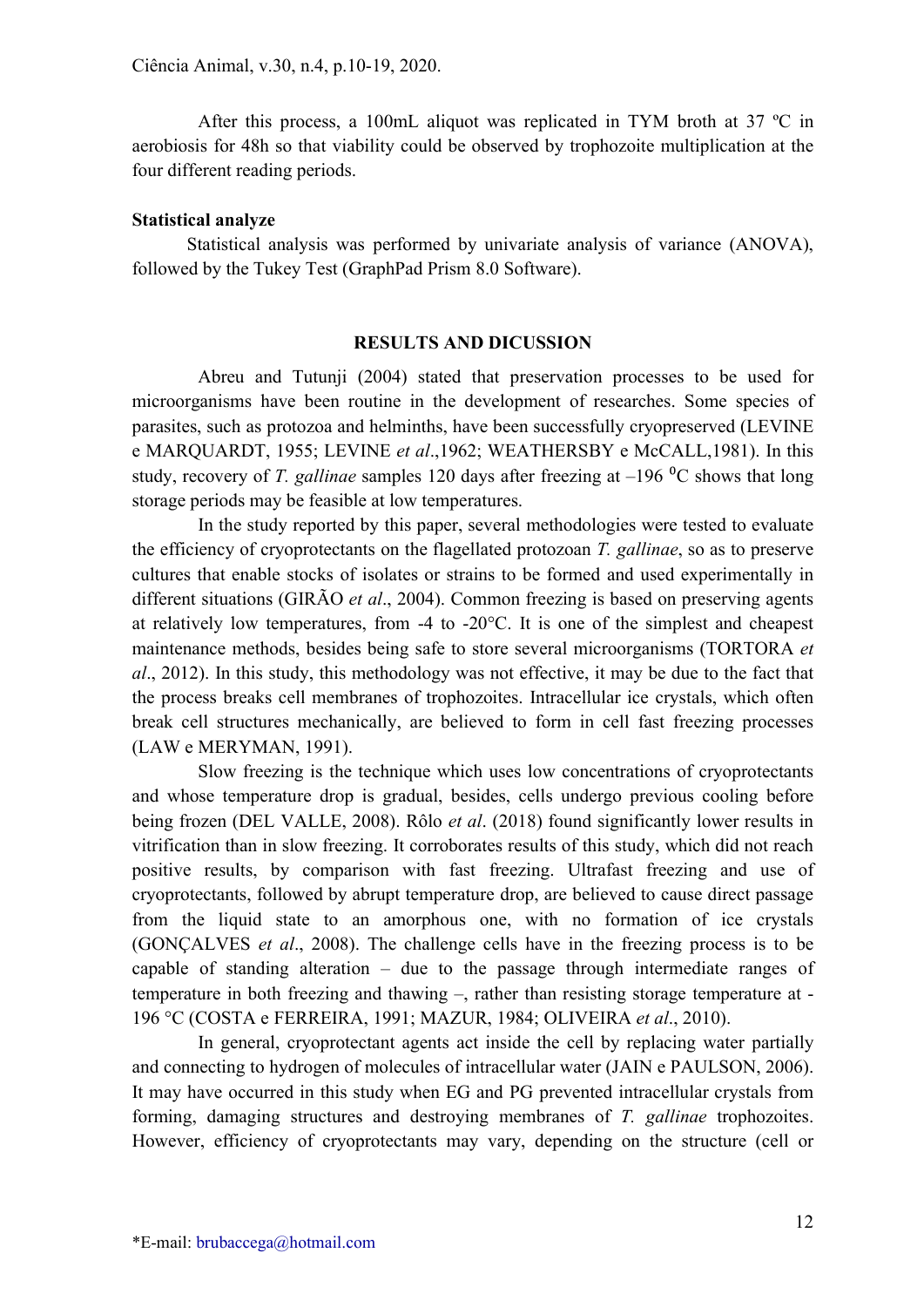tissue) (FULLER e PAYNTER,2004), exposure time before the cryopreservation process itself and their concentrations.

EG it has been widely used as an intracellular cryoprotectant agent (NEWTON et al., 1998). Therefore, in this study, EG was more efficient than the other cryoprotectants under investigation. There may be smaller barriers in the membranes of trophozoites which, associated with the low molecular weight of the cryoprotectant, favor higher penetration of these substances into cells (SNOECK et al., 2007).

The evaluation of EG by microscopic exam, which was carried out on the 2nd, 15th, 30th, 60th and 120th days after thawing, showed a large number of viable forms with motility and trophozoite growth after sample cultivation. It suggests that microorganisms kept viable (70%) in periods of time under investigation in a freezer up to the 30th day and in the other periods of time (10%). Concerning freezing in an ultrafreezer (90%) and in protocol A  $(80\%)$  in nitrogen  $(-196 \degree C)$ , there were no significant differences among different periods of time (Fig. 01).



Figure 01: Cryopreservation of *Trichomonas gallinae* trophozoites under cryoprotectants ethylene glycol.

Obs.: The evaluations were carried out at different times (0-120 days).

Cryopreservation in PG reached results which were similar to the ones provided by EG in ultrafreezer (80%) and in protocol A (70%) in nitrogen (-196 ºC). The freezing process in a freezer reached different results. Reading on the 2nd day showed 30% of viable forms, this result kept the same after 48 h. Reading on the 15th day also showed that trophozoites reached the same results that were found on the 2nd day. On the 30th day, when cryotubes were thawed and observed microscopically, they had few viable forms (10%). Finally, readings on the 60th and 120th days showed that the number of viable trophozoites decreased significantly (1%) (Fig. 02).

Tests of DMSO provided 40% of viable forms and good motility in readings carried out on the 2nd and 15th days. Readings on the 30th, 60th and 120th days showed that the number of trophozoites was lower and that motility was low (10%) in ultrafreezer. In protocol A at different periods of time, cultures had 40% viability and motility.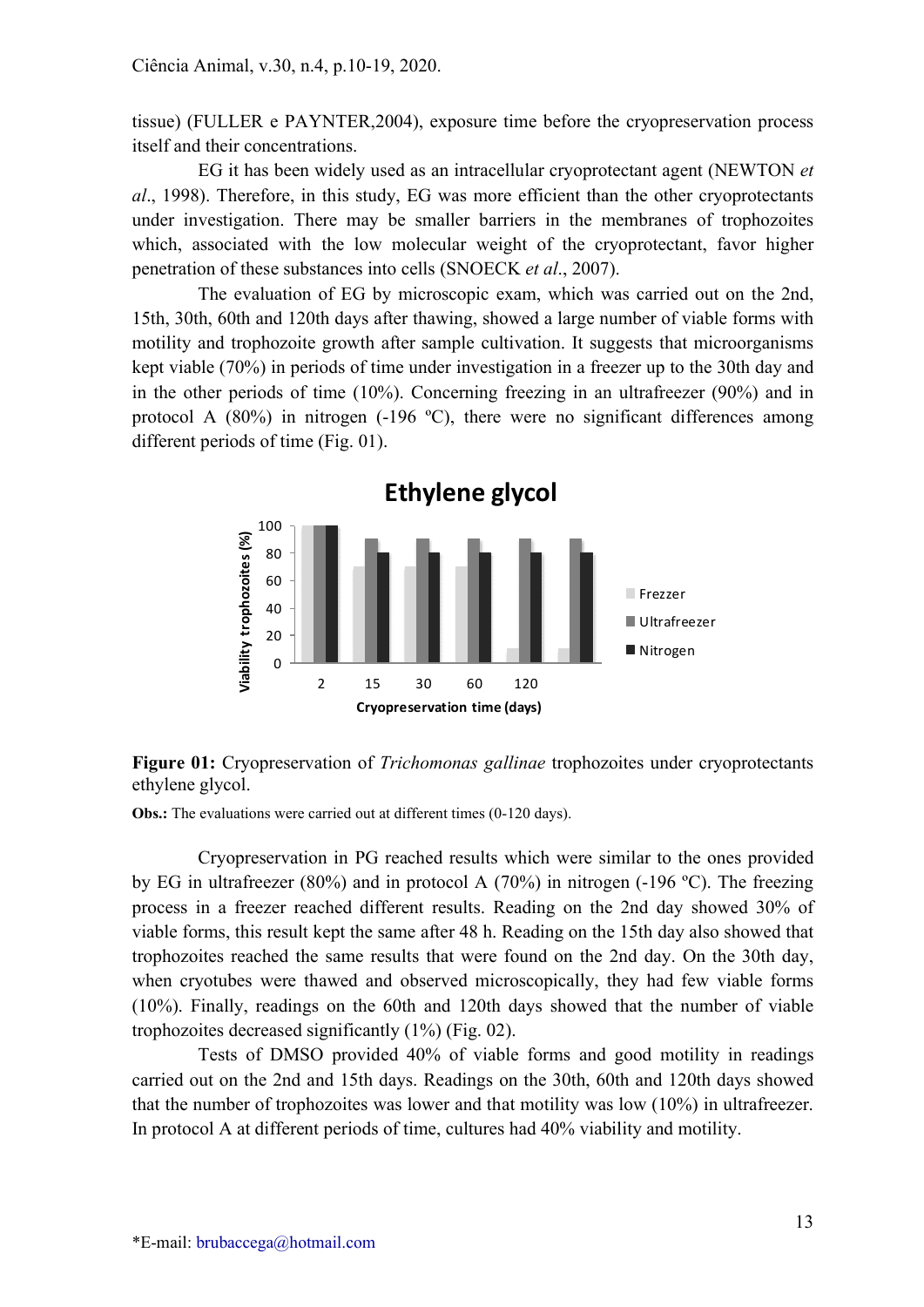

Figure 02: Cryopreservation of *Trichomonas gallinae* trophozoites under cryoprotectants propylene glycol.

**Obs.:** The evaluations were carried out at different times (0-120 days).

When DMSO was used for freezing in a freezer, readings on the  $2<sup>nd</sup>$  and  $15<sup>th</sup>$  days showed 20% of viable forms in the microscope. Readings on the  $30<sup>th</sup>$ ,  $60<sup>th</sup>$  and  $120<sup>th</sup>$  days showed that the number of trophozoites was lower and that there was low motility (1%). (Fig. 03).





Obs.: The evaluations were carried out at different times (0-120 days).

Cryoprotectant DMSO features activity has been highlighted and widely used in cryopreservation (CAMPERO, 1989; MATSUO, 2007; MC ENTERGART, 1954; YUAN e XUE, 2010). In this study, DMSO was effective in cryopreservation of trophozoites at different periods of time, mainly in freezing in an ultrafreezer and in nitrogen. Its main activity derives from the fact that it is capable of penetrating cells fast as a penetrating agent, thus, decreasing ice crystal formation in cryopreservation processes (STEDMAN, 2003; THIRUMALA et al., 2006).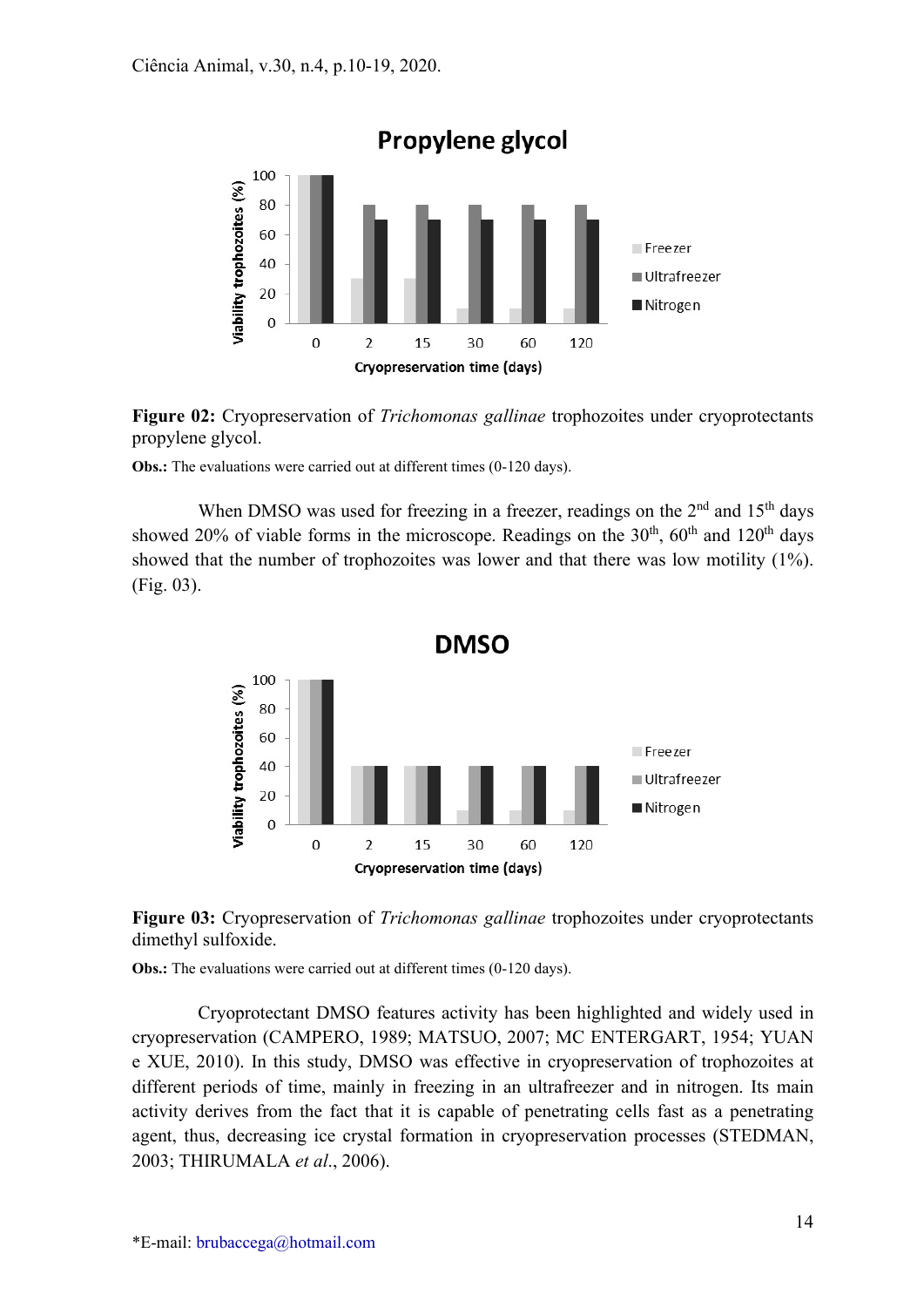Uga and Matsumura (1979) cryopreserved Trichomonas vaginalis in liquid nitrogen, with the use of both GL and DMSO, which showed 60% trophozoite viability in DMSO. These results differ from the ones found by Matsuo (2007) in an experiment with fast freezing of Trichomonas vaginalis sedimentation, which used DMSO, EG, PG and GL. DMSO exhibited maximum protective effect at 20%. In the study reported by this paper, both EG and PG showed high efficacy in different types of freezing and at distinct reading times.

Regarding GL, readings on the  $2<sup>nd</sup>$ ,  $15<sup>th</sup>$  and  $30<sup>th</sup>$  days exhibited viable forms with motility (50%). Readings on the 60th and 120th days showed few viable trophozoites with low motility, when freezing was carried out in an ultrafreezer (20%) and in protocol A (20%) in liquid nitrogen. In a freezer, viability was also 20% on the 2nd day, but on the  $15<sup>th</sup>$ ,  $30<sup>th</sup>$ ,  $60<sup>th</sup>$  and  $120<sup>th</sup>$  days, the number of viable forms decreased considerably (1%) (Fig. 04).



Figure 04: Cryopreservation of *Trichomonas gallinae* trophozoites under cryoprotectants glycerol.

Obs.: The evaluations were carried out at different times (0-120 days).

When GL was used as a cryoprotectant to preserve T. gallinae trophozoites, they reached positive results in an ultrafreezer at the periods of time under investigation. These findings corroborate results of the study carried out by Stander-Breedt et al. (2004), who tested the effect of GL and DMSO on the preservation of lion (Panthera leo) semen. In their study, there was no significant difference between both cryoprotectants under study, it differs from results found by the study reported by this paper. DMSO was more significant in trophozoite preservation at different periods of time and types of freezing than GL. The literature has reported that DMSO better cryopreserves other species of microorganisms, such as protozoa Toxoplasma gondii (DUMAS,1974), Leishmania tropica (CALOW e FARRANT, 1973) and Babesia spp. (HENTRICH e BOSE, 1993; HUBALEK, 2003)

A study of Tritrichomonas foetus carried out by Campero (1989) differs from the study reported by this paper when results are compared to protocols B, C and D, since it shows that trophozoites were successfully preserved in liquid nitrogen at -196°C with 10% DMSO and from 65 to 85% of parasites was recovered.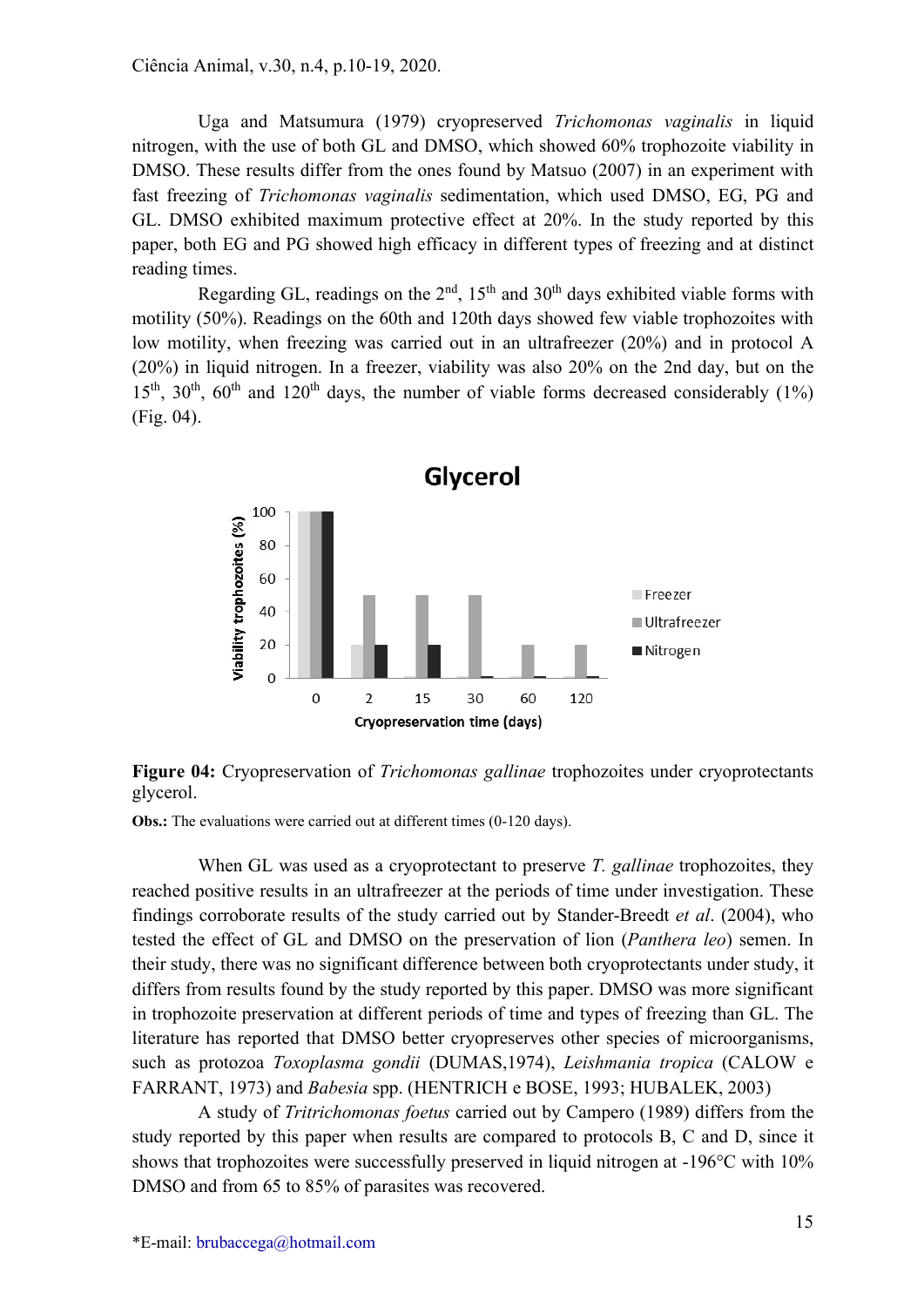Concerning freezing in nitrogen, in protocol A with the use of pallets, readings on the 2nd and 120th days showed 40% viability and motility when DMSO was used, while 20% viability and motility was found on the  $30<sup>th</sup>$  day –and 1% after this period – when GL was used. PG (70%) and EG (80%) were found to be effective in cryopreservation because trophozoites exhibited excellent motility.

McEntegart (1954) cryopreserved four species of Trichomonas – T. foetus, T. *vaginalis, T. hominis* and T. *gallinae* – with GL and found that fast freezing led to high destruction of trophozoites when the protocol of slow cooling was used. Lumsden et al. (1966) also reported that the protocol of fast freezing, with DMSO, GL or polyvinylpyrrolidone 10% as a cryoprotectant, led to protozoan degradation, thus corroborating results found by this study, in which cryoprotectants under fast cryopreservation in cryotubes (protocol B) exhibited neither trophozoite viability nor motility and caused parasite destruction.

Freezing in nitrogen showed very few viable forms in these phases in protocols B, C and D. It should undergo a differentiated freezing process so that trophozoites do not rupture. A study of T. foetus carried out by Campero (1989) differs from the study reported by this paper, since the latter successfully preserved trophozoites in liquid nitrogen at -196 °C with 10% DMSO and recovered from 65 to 85%. Diamond (1957) reported the recovery of T. foetus after storage at -170  $^{\circ}$ C in liquid nitrogen vapor for 1,013 days.

In protocol B, with cryotubes, none of the four cryoprotectants (DMSO, EG, PG and GL) was successful in cryopreservation of flagellated trophozoites, since they had very few viable forms (1%). The same took place in protocols C and D, with cryotubes.

## **CONCLUSIONS**

Both cryoprotectants EG and PG were more effective in cryopreservation of T. galline trophozoites throughout freezing in a freezer, in an ultrafreezer and in nitrogen. DMSO and GL exhibited few viable forms after thawing in different types of freezing.

#### ACKNOWLEDGMENTS

The present work was carried out with the Coordination of Improvement of Higher Education Personnel - Brazil (CAPES) - Financing Code 001. The authors are grateful for FAPERGS financial support for the ARD / 2017 process. The authors would like to thank everyone who contributed to the study.

#### **REFERENCES**

ABREU, M.M.V.; TUTUNJI, V.L. Implantação e manutenção da coleção de culturas de micro-organismos do UniCEUB. Universitas: Ciências da Saúde, v.2, n.2, p. 236-25, 2004.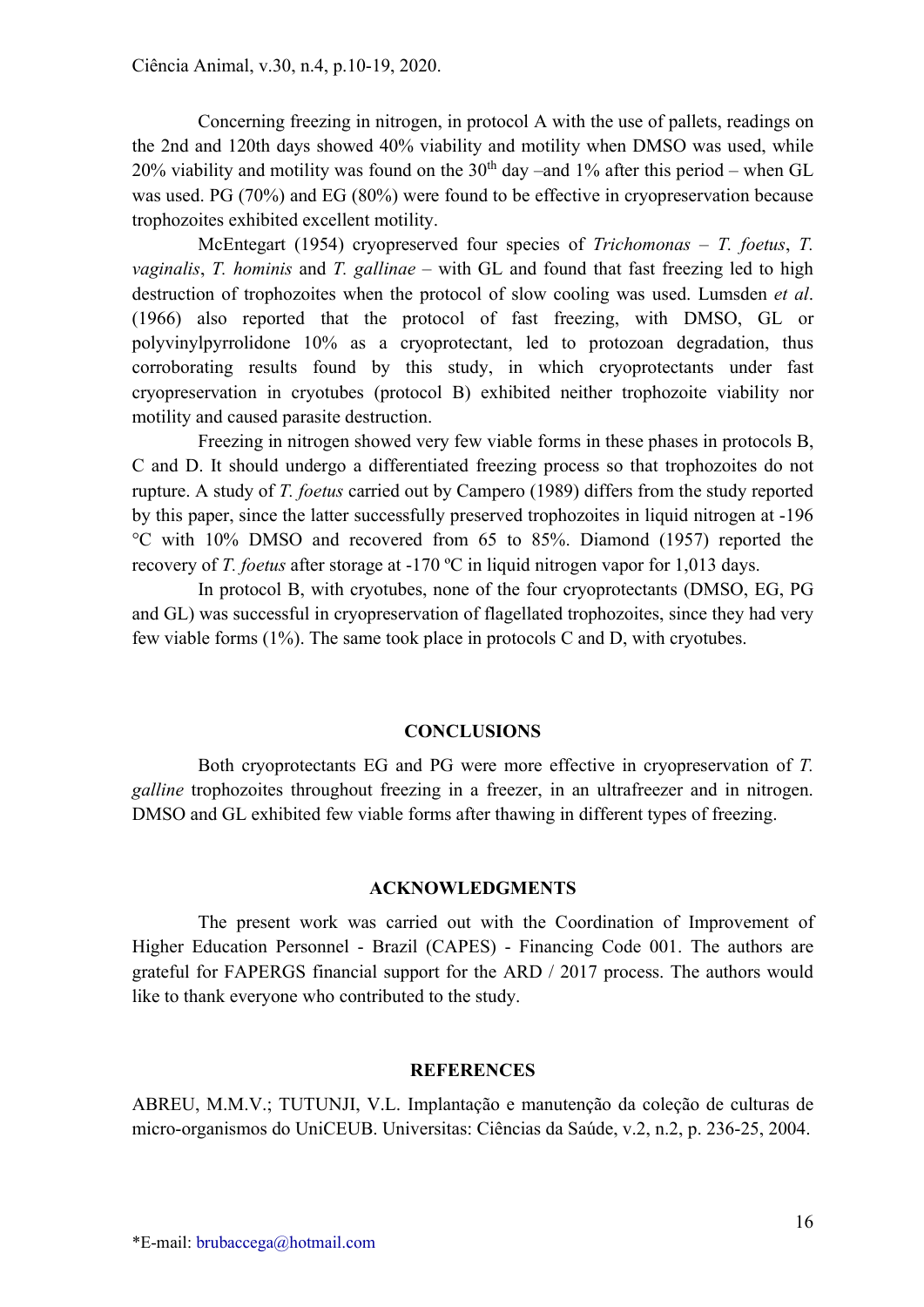BUNBURY, N.; JONES, C.G.; GREENWOOD, A.G.; BELL, D.J. Trichomonas gallinae in Mauritian Columbids: Implications for an endangered endemic. Journal of Wildlife Diseases, v.43, n.3, p.399-407, 2007.

CALLOW, L.L.; FARRANT, J. Cryopreservation of the promastigote form of Leishmania tropica var. major at different cooling rates. International Journal of Parasitology, v.3, n.1, p.77–88, 1973.

CAMPERO, C.M. Use of DMSO for the cryopreservation of Trichomonas foetus in liquid nitrogen. Veterinary Parasitology, v.31, n.3-4, p.339-343, 1989.

CASTRO, S.V.; CARVALHO, A.A.; SILVA, C.M.G. FAUSTINO, L.R.; FIGUEIREDO, J.R.; RODRIGUES, A.P.R. Agentes crioprotetores intracelulares: características e utilização na criopreservação de tecido ovariano e oocitos. Acta Scientiae Veterinariae, v.39, n.2, p.1-17, 2011

COSTA, C.P.; FERREIRA, M.C. Preservação de microrganismos: revisão. Revista de Microbiologia, v.22, p.263-268, 1991.

DEL VALLE, A. Human oocyte and ovarian tissue cryopreservation and its application. Journal of Assisted Reproduction and Genetics, v.25, n.7, p.287-296, 2008.

DIAMOND, L.S. The establishment of various trichomonads of animals and man in axenic cultures. Journal of Parasitology, v.43, n.4, p.488-499, 1957.

DUMAS, N. Conservation aux basses tempeeratures de Toxoplasma gondii Nicolle et Manceaux, 1909: action du dimeethyl-sulfoxyde. Annales de Parasitologie Humaine et Comparée, v.49, n.3, p.1-40, 1974.

FERREIRA, A.V.L.; SOUSA, M.L.N.M.; SOARES FILHO, A.A.; SAMPAIO, C.M.S. Resfriamento e criopreservação em invertebrados aquáticos: aspectos relevantes. Revista Brasileira de Reprodução Animal, v.39, n.3, p.335-340, 2015.

FORRESTER, D.J.; FOSTER, G.W. Trichomonosis. In: Atkinson, C.T., Thomas, N.J., Hunter, D.B. (Eds.), Parasitic Diseases of Wild Birds. Oxford, UK: Wiley-Blackwell, p.120-153, 2009.

FULLER, B.; PAYNTER, S. Fundamentals of cryobiology in reproductive medicine. Reproductive BioMedicine Online, v.9, n.6, p.680-869, 2004.

GIRÃO, M.D.; PRADO, M.R.; BRILHANTE, R.S.N.; CORDEIRO, R.A.; MONTEIRO, A.J.; SIDRIM, J.J.C.; ROCHA, M.F.G. Viabilidade de cepas de Malassezia pachydermatis mantidas em diferentes métodos de conservação. Revista Sociedade Brasileira de Medicina Tropical, v.37, n.3, p.229-233, 2004.

GONÇALVES, P.B.D.; FIGUEIREDO, J.R.; FREITAS, V.J.F. Biotécnicas Aplicadas à Reprodução Animal. 1ª ed., Roca: São Paulo, 2008. 628p.

HENTRICH, B.; BOSE, R. Cryopreservation of Babesia divergens from jirds as a live vaccine for cattle. International of Journal of Parasitology, v.23, n.6, p.771-776, 1993.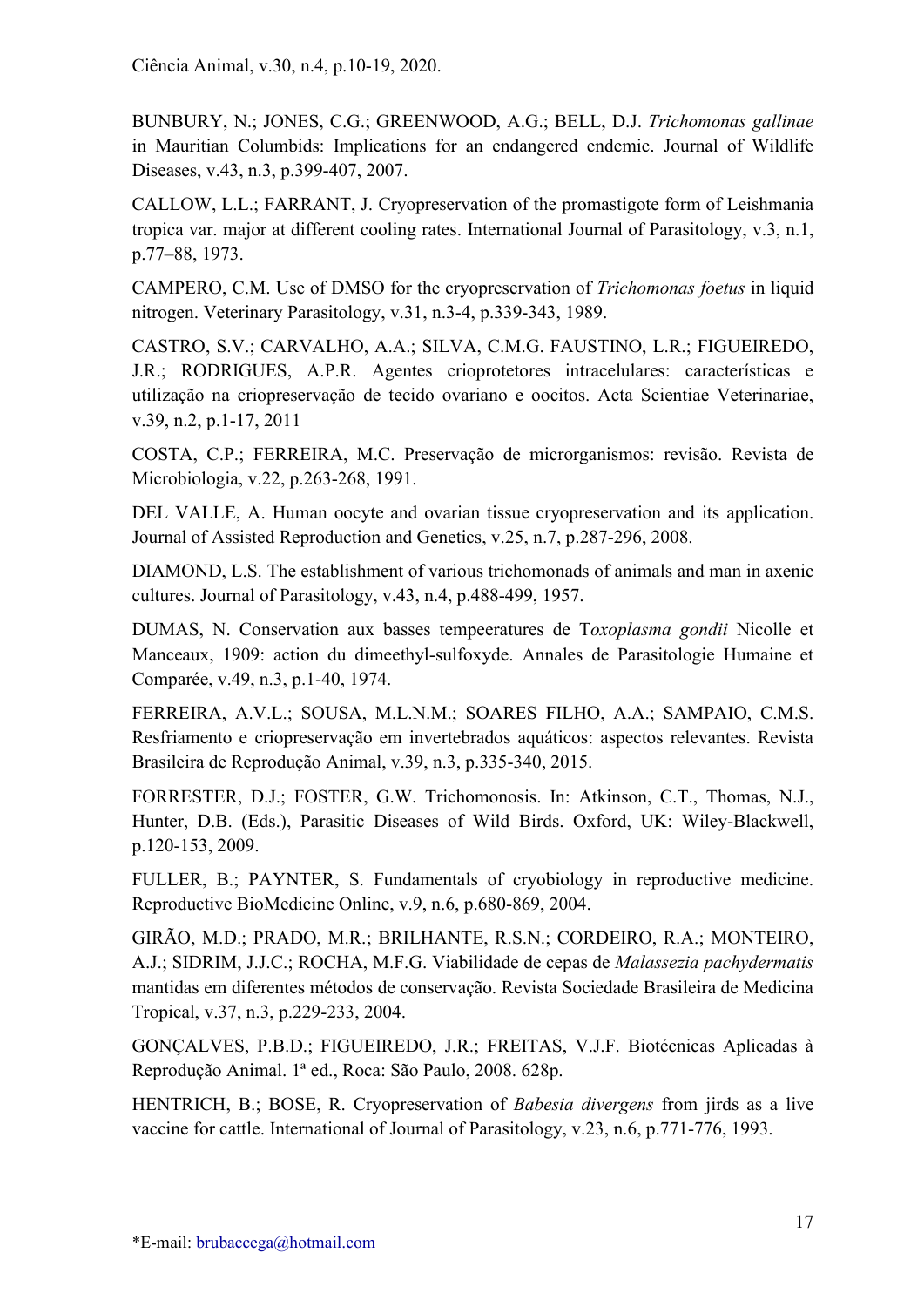HUBÁLEK, Z. Protectants used in the cryopreservation of microorganisms. Cryobiology, v.46, n.3, p.205-229, 2003.

JAIN, K.J.; PAULSON, R.J. Oocite cryopreservation. Fertility and Sterility, v.86, n.4, p.1037-1046, 2006.

LAW, P.; MERYMAN, H. Cryopreservation of human bone marrow grafts. In Gee A: Bone marrow processing and purging. (Eds.) A practical guide, Flórida, CRCPress, p.332- 40, 1991.

LEVINE, N.D.; ANDERSEN, F.L.; LOSCH, M.B.; NOTZOLD, R.A.; MEHRA, K.N. Survival of *Tritrichomonas foetus* stored at -28 and -95  $^{\circ}$ C degrees after freezing in the presence of glycerol. Journal of Protozoology, v.9, n.1, p.347-350, 1962.

LEVINE, N.D.; MARQUARDT, W.C. The effect of glycerol and related compounds on survival of *Tritrichomonas foetus* at freezing temperatures. Journal of Protozoology, v.2, n.3, p.100-107, 1955

LUMSDEN, W.H.R.; ROBERTSON, D.H.H.; MCNEILLAGE, G.J.C. Isolation, cultivation, low temperature preservation and infectivity titration of Trichomonas vaginalis. The British Journal of Venereal Diseases, v.42, n.3, p.145-154, 1966

MATSUO, J. A simple and rapid method for cryopreservation of Trichomonas vaginalis. Parasitology Research, v.101, n.4, p.907-911, 2007.

MAZUR, P. Freezing of living cells: mechanisms and implications. American Journal of Physiology, v.247, p.125-142, 1984.

MC ENTEGART, M.G. The maintenance of stock strains of trichomonads by freezing. The Journal of Hygiene, v.52, n.4, p.545–550, 1954.

NEWTON, H.; FISHER, J.; ARNOLD, J.R.P.; PEGG, D.E.; FADDY, M.J.; GOSDEN, R.G. Permeation of human ovarian tissue with cryoprotective agents in preparation for cryopreservation. Human Reproduction, v.13, n.2, p.376-380, 1998.

OLIVEIRA, C.H.; VASCONCELOS, F.A.; SOUZA, A.O.; MARTINS-FILHO, M.X.; SILVA, F.C.; VARAGO, M.A.; LAGARES, M.A. Cholesterol addition protects membrane intactness during cryopreservation of stallion sperm. Animal Reproduction Science, v.118, n.2-4, p.194-200, 2010.

RALL, W.F.; REID, D.S.; POLGE, C. Analysis of slow-warming injury of mouse embryos by cryomicroscopical and physiochemical methods. Cryobiology, v.21, n.1, p.106-121, 1984.

RÔLO, J.L.P.; PAULINI, F.; SILVA, R.C.; ARAÚJO, M.S.; MARINHO, A.P.S.; LUCI, C.M. Cryopreservation and characterization of canine preantral follicles. Cryobiology, v.81, p.34-42, 2018.

SNOECK, P.P.N.; HENRY, M.; MELO, M.I.V. Efeito de diferentes diluidores sobre a viabilidade espermática pós-descongelação de sêmen equino. Arquivo Brasileiro de Medicina Veterinária e Zootecnia, v.59, n.1, p.56-64, 2007.